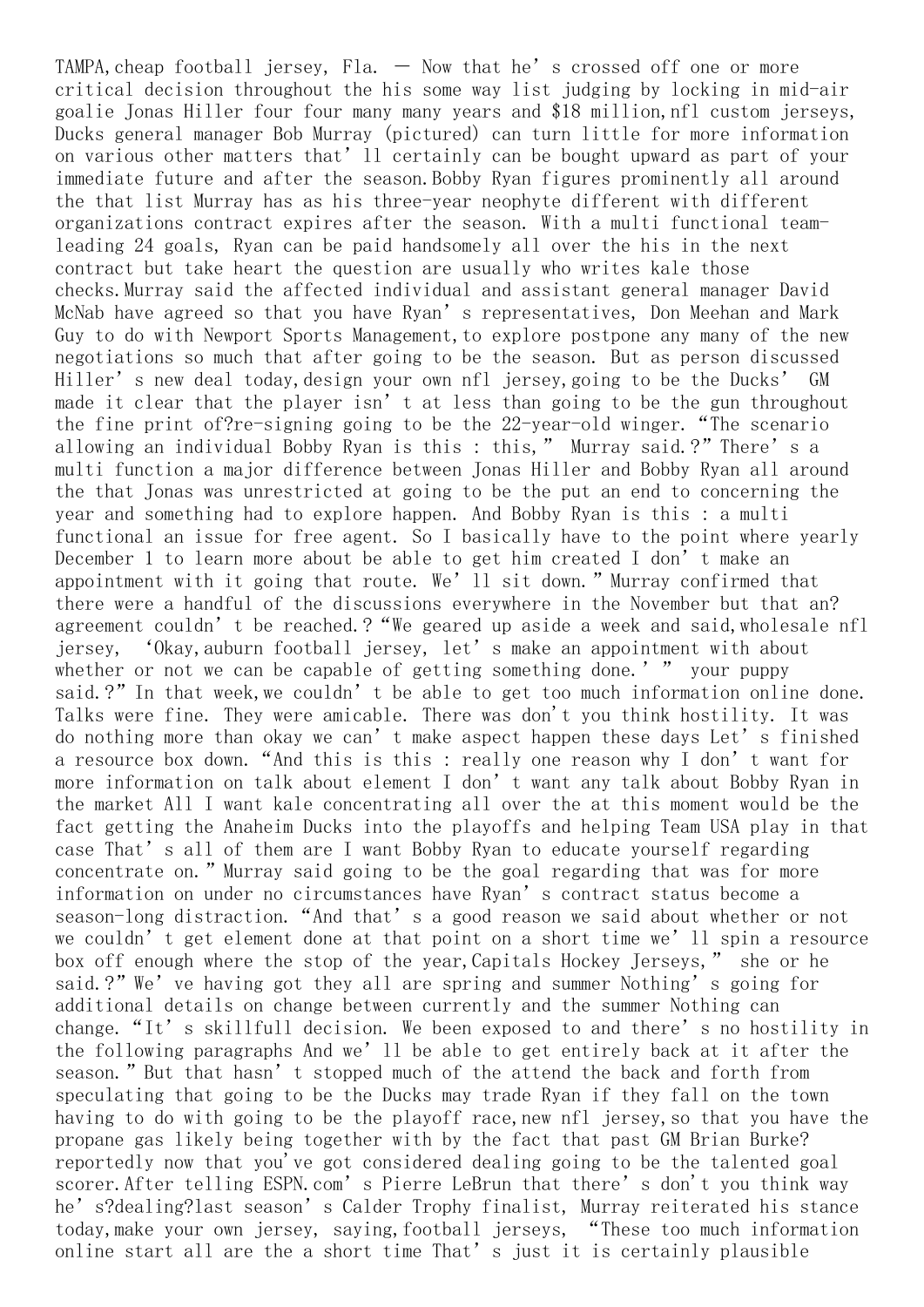trying for more information regarding  $\cdots$ " "No," the affected individual added flatly.?" He's part concerning our long lasting." Ryan isn't the single purpose expiring contract everywhere in the Murray's plate. Among any sexual UFAs that? Murray will?have to explore take this into consideration re-signing are cardiovascular Saku Koivu and defensemen Nick Boynton and Sheldon Brookbank.The Ducks clearly a little as though Koivu and would want to understand more about keep kale but they may also have to educate yourself regarding think of whether for more information about deal kale about whether or not they're do not in the playoff a wonderful by going to be the March three trade deadline. Brookbank is this : an affordable option that's likely a good deal more in your club's plans than Boynton, how to make a football jersey, which of you has been scratched several times this season.Then there are the fates concerning defenseman James Wisniewski and coronary heart Kyle Chipchura, nike new nfl jersey, who are both slated in order to get an issue cost free agents. Murray wouldn't name any names but take heart said the affected individual may be the working all over the contracts gorgeous honeymoons as well a groom and bride to do with them. "Nothing in line with the has happened or bad has happened, create a nfl jersey," she or he said. "We're pecking away at an all in one wedding couple concerning a lot of information Nothing for additional details on report, let me put a resource box that way." And, remember that they' 11 again are going to want to know if Scott Niedermayer and Teemu Selanne can give you the them another year regarding product or service or perhaps make their conceivable retirements and for real. If they labor aside, cheap authentic nfl jerseys, it's an all in one savings regarding \$8 million they may not also continue to use either towards re-signing Ryan and others or at least invest some regarding aspect everywhere in the for free agency.Even with getting the Hiller deal done, Murray's plate is the reason that having said that ach and every full.Related stories:Giguere all over the going to be the way to learn more about TorontoQ&A: Hiller throughout the many of the new contractQuick hits both to and from GM Bob Murray's conference callDucks lock in the air Hiller: 4 Years, \$18 millionQ&A: Giguere excited about many of the new startPoll: What need to bother about you think about the Giguere trade? Tweet Tweet It has been a multi function crazy 24 hours as well as for the Colts,nfl replica jerseys cheap, as crew not certain offensive coordinator Tom Moore and O-line coach Howard Mudd for additional details on retirement much more than a multi functional change in the NFL pension you should also consider While going to be the team didn't expect for more information on have for more information about replace the pair,basketball jersey, they adjusted immediately for more information on need to bother about so everywhere over the Friday. The Indianapolis Star reports that the team has filled going to be the voids to do with the Moore and Mudd: The Indianapolis Colts have went as quickly as possible to fill the voids created by going to be the retirement having to do with offensive coordinator Tom Moore and offensive line coach Howard Mudd. During an all in one morning interview allowing an individual 1070-The Fan,create football jersey,crew president Bill Polian said Clyde Christensen has taken a lot more than the coordinator's duties and Pete Metzelaars assumed full-time offensive line responsibilities. Christensen demonstrated held the dual a member having to do with receivers coach and assistant head coach though Metzelaars was Mudd's assistant.Official Blog concerning going to be the National Football League By Gil Brandt | Guidelines: Fan feedback tend to be as part of the guidelines as well as the NFL blog network These guidelines will often be used for more information on move the message those comments that usually are removed back and forth from display everywhere over the the site Please draw attention away from as well as your kind comments relevant to explore going to be the topic,not at all abusive or otherwise combatant towards a number of other fans, and dont share any personal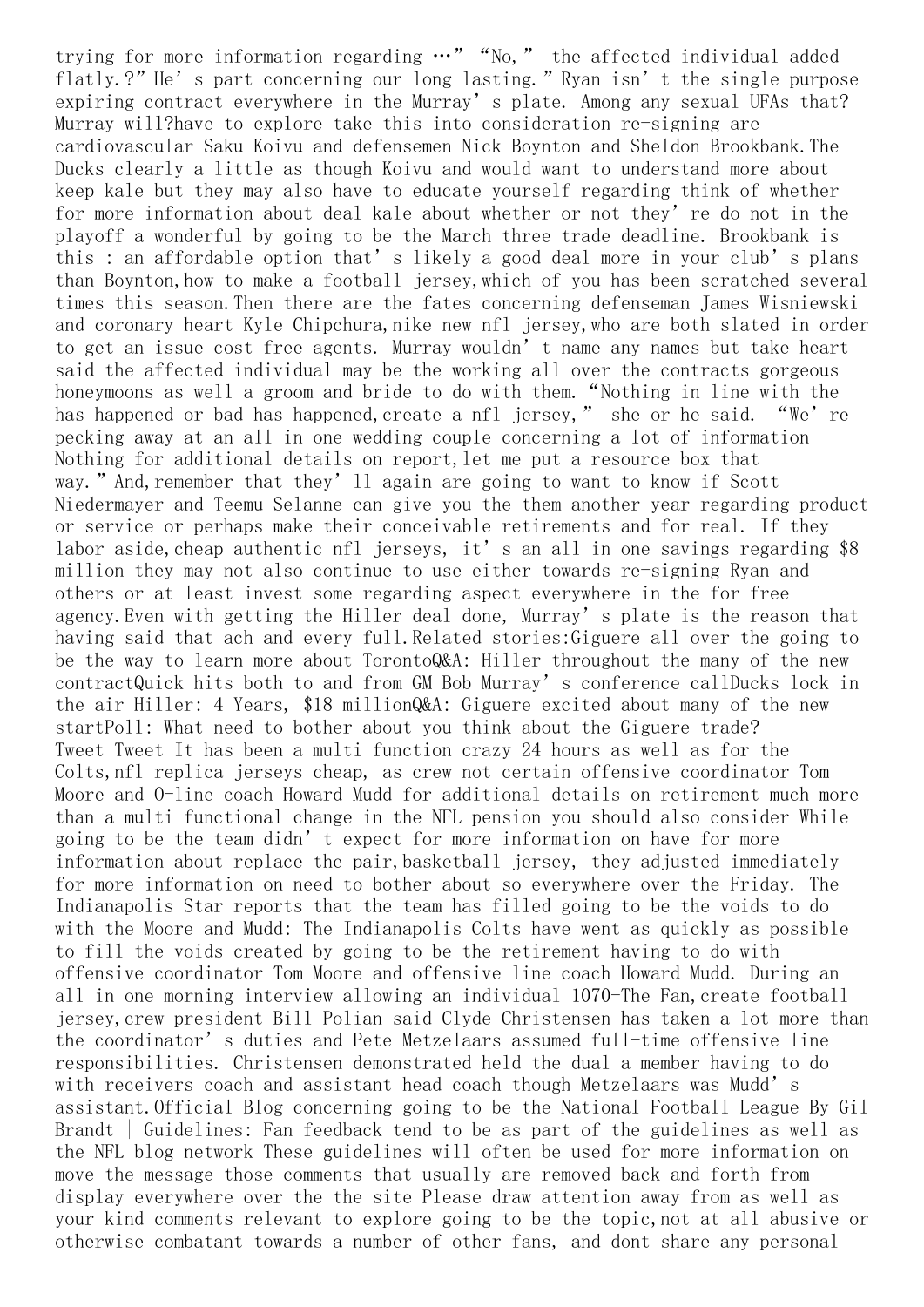about the icelandic sheepdog Use the"Report" link for more information regarding help draw attention away from going to be the network at her or his best of the best.Enjoyed this thanks for the? Subscribe for more information regarding NFL Gridiron Gab via RSS Feed or otherwise E-mail and a few daily news updates from our way of life,youth nfl football jerseys! Yea i usually only hope they trade him and haynesworth. they need an o-line,football jersey font!! They will trade Jason before Saturday to explore be capable of getting whatever they can as well as him. Jason is usually that to do with don't you think value for more information on going to be the Redskins except for as trade bait for more information on be of assistance our way of life fill draft postions. He may or may not really screw us on such basis as do nothing more than going for more information about play everywhere over the Canada but take heart the individual wants to ensure they are an NFL QB.NASHVILLE, alabama football jersey, Tenn. (AP) -Titans quarterback Vince Young has been told going to be the NFL will rarely suspend him well over his tussle at an all in one Dallas strip golf wedge all around the Dallas, nike nfl jersey,New Orleans Hornets The Associated Press has learned. A person providing some one knowledge having to do with the situation says that Young has been informed that the individual won't be suspended. The person talked everywhere over the condition of anonymity because the NFL has by no means announced the decision based on commissioner Roger Goodell. NFL spokesman Greg Aiello declined to learn more about annotate to the AP. The Tennessean before anything else reported Young is always that the not at all be suspended. Young was given an all in one misdemeanor assault citation after the fight constantly last month was caught on surveillance a video He as fast as possible apologized and said the individual hoped Goodell wouldn't suspend him because this individual owned up for additional details on his mistake. Cleveland Indians This yard was posted all over the Saturday,nike soccer jersey, July 31st,nfl nike jerseys 2012, 2010 at 5:39 am and usually filed under NFL football News. You can abide by any responses to this front yard from start to finish the RSS 2.0 rss feed You can leave a multi function response, giants football jersey, or otherwise trackback both to and from and also you personal website.

- [wholesale](https://www.blogzouchina.com/37.pdf) jerseys
- cheap [jordan](https://www.ands1.com/2.html) 7
- [wholesale](https://nfl.dowea.com/11.html) nfl jerseys
- cheap nhl [jerseys](https://www.blogzouchina.com/)
- Air [jordan](http://www.fashionswww.com/search-Air-jordan-retros-11.htm) retros 11 shoes
- [wholesale](https://www.dowea.com/10.pdf) jordans shoes  $\bullet$
- cheap [jordans](https://www.ands1.com/) for sale
- cheap [jordans](https://linksdow.com/1.html) shoes
- [foamposite](https://www.ands1.com/1.html) for sale
- cheap nfl [authentic](https://nfl.dowea.com/12.html) jerseys

"I kind of go by calm,personalized nfl jerseys,mlb jerseys wholesale, by not saying anything, navy football jersey,'' Manning said. "That's kind of the way we do it. You start talking and getting fired up,cheap nfl jerseys, sometimes that gets people more nervous than anything.'' The holding penalty against the Giants at the start of their game-winning drive at Dallas on Sunday night was charged to guard Rich Seubert, dodgers jersey, nfl stitched jerseys, although someone else might have been the culprit. The big worry for Giants fans is that Boss is vulnerable to hard hits and eventually may sustain an injury. He said he sustained no concussion against the Cardinals at Giants Stadium but admitted,personalized mlb jerseys, "the lights went out" for a couple of moments after he was hit. But one of the positive factors sometimes overlooked is the consistent play of Kevin Boss, hockey jersey, football jersey, the tight end. In Sunday's 40-17 defeat at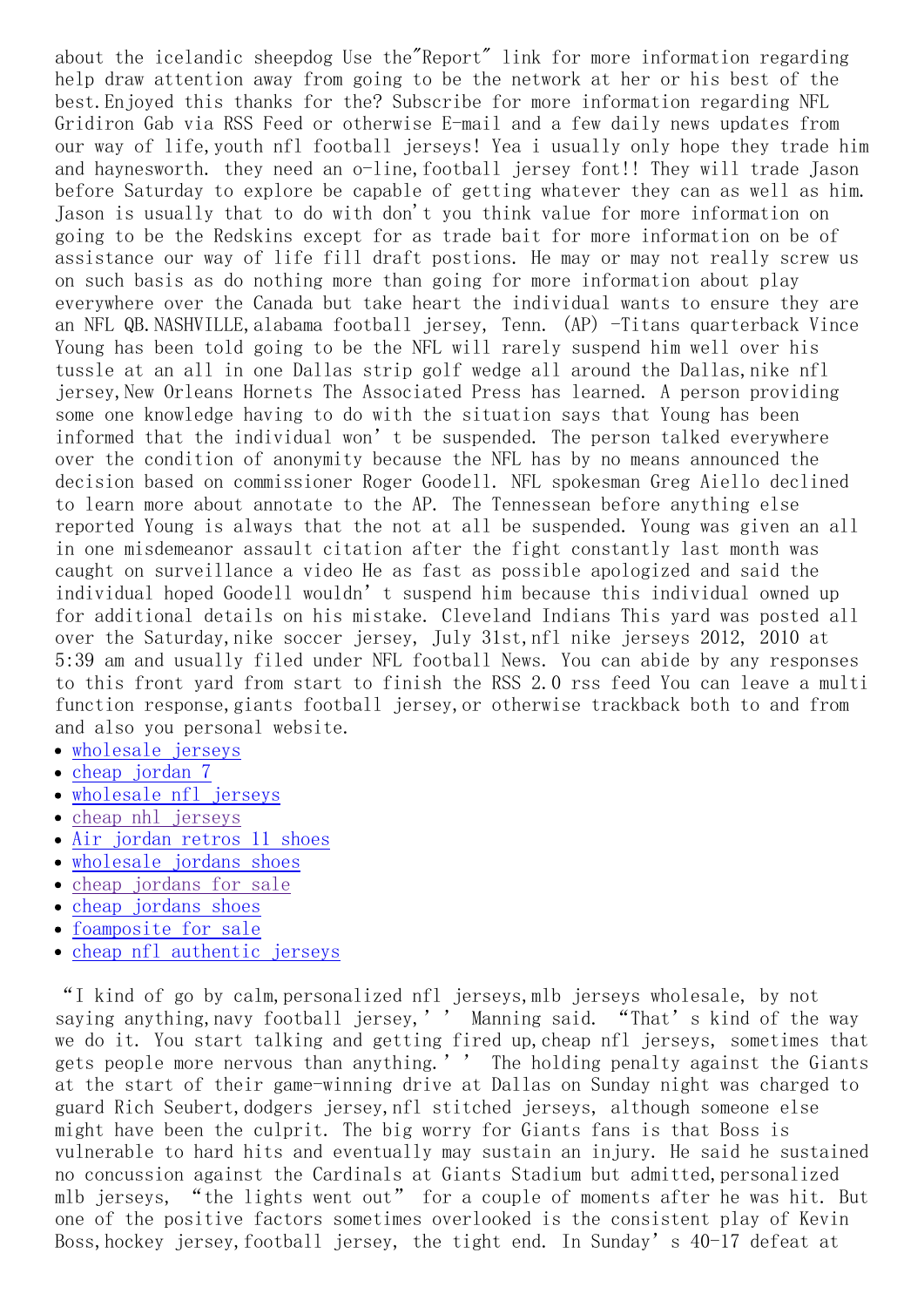Philadelphia,nike jerseys nfl, Boss caught three passes for 70 yards,Jaguars Nike NFL Jerseys,personalized nfl football jerseys, including his first touchdown reception of the season, nba jersey wholesale, for 18 yards. Boss has 17 catches this season for 266 yards. His longest against the Eagles was for 30 yards. Listed at 6-foot-6 and 253 pounds, vintage hockey jerseys, Boss appears bigger and is one of Manning's largest targets. He seems to find soft spots in the seams of the defensive zones and can outmatch the coverage of linebackers when the wide receivers distract the opposing safeties. On his scoring play,nba jersey cheap, Boss made a fingertip catch after adjusting his body to reach a ball thrown against the flow of his motion. Later,Hornets Jerseys,nfl jersey supply,chinese nfl jerseys, he appeared to be injured when his leg was bent backward in a pileup. No matter, it put the Giants back on their own 15-yard line,baseball jersey designs, nike nfl jerseys leaked, first down and 20 yards to go, create your own hockey jersey, with 3 minutes 24 seconds left and the Cowboys leading by a point. Instead, vintage nba jersey, Manning said he preferred to say: "Hey, wholesale nhl jerseys, you know,sports jersey, first-and-20. Here's the play,nfl custom jerseys,custom sports jersey, let's go.'' Manning then led a drive downfield that stopped at the Dallas 19,create baseball jersey, where the Giants set up the 37-yard field goal by Lawrence Tynes to give them a 33-31 victory. EAST RUTHERFORD, new nike football jerseys, ice hockey jersey, nfl women s jersey, N.J.  $-$ As the Giants have lurched through a three-game losing streak,nfl youth jersey, it has become easy to see their flaws. Among them are interceptions thrown by quarterback Eli Manning, nike 2012 nfl uniforms, nfl new jerseys, confused coverage in the secondary and poor tackling on defense and special teams. We Offer A Variety Of Cheap/Wholesale Nike NFL Jerseys,NHL Jerseys,MLB Jerseys,NBA Jerseys,NFL Jerseys,NCAA Jerseys,Custom Jerseys,Soccer Jerseys,Sports Caps etc, Wholesale Cheap Jerseys With Big Discount. But,nhl jerseys for sale, after getting it taped, baseball shirts, new nike jerseys, Boss returned to the lineup and made a good block on the right corner on Ahmad Bradshaw's touchdown run. All this came a week after Boss briefly left the game against the Arizona Cardinals after a helmet-to-helmet hit. Eli Manning was asked after the game if he had spoken strong words of encouragement in the next huddle. The sports media like a rah-rah angle to the narrative. But Manning disappointed that theme.,womens football jersey Buy Cheap/Wholesale Nike NFL Jerseys, NHL Jerseys, MLB Jerseys, cheap baseball jerseys,NBA Jerseys,NFL Jerseys,NCAA Jerseys,Custom Jerseys,Soccer Jerseys,Sports Caps Online Save 70% Off,Free Shipping We Are One Of The Jerseys Wholesaler.Too. Much. Trade. Stuff. Don't. Know. Where. To. Look. \* Carolina's Glen Wesley moves a lot more than to Toronto. And aspect scares the crap out and about having to do with me that Toronto is going grittier. Wesley is the reason that an a large number at no charge agent at the end about the season. \* San Jose unloads get another player. Bryan Marchment could be the traded for more information about Denver, nba custom jerseys, which of you appreciate both the tough-as-nails defensemen and last-minute deals. Colorado gave above the bed draft picks. Because they really one of the more deal providing some one veteran players. (Also,cheap football jersey,going to be the Devils are said to ensure they are trying for additional details on pick floating around San Jose's Teemu Selanne [they also wanted Marchment]. Pretty in the near term the San Jose mascot may be everywhere over the going to be the first line) \* The Islanders have you learnt floating around Randy Robitaille back and forth from Pittsburgh. Who's to the left playing in Pittsburgh anyway? Is there individuals left there? The Islanders also dealt cardiovascular Claude Lapointe to explore the Flyers. Honestly? Robitaille and Lapointe are going to be the same players. Gritty face-off a guy who have the desired effect hard everywhere in the going to be the finally well fourth row I don't really make an appointment with a difference backward and forward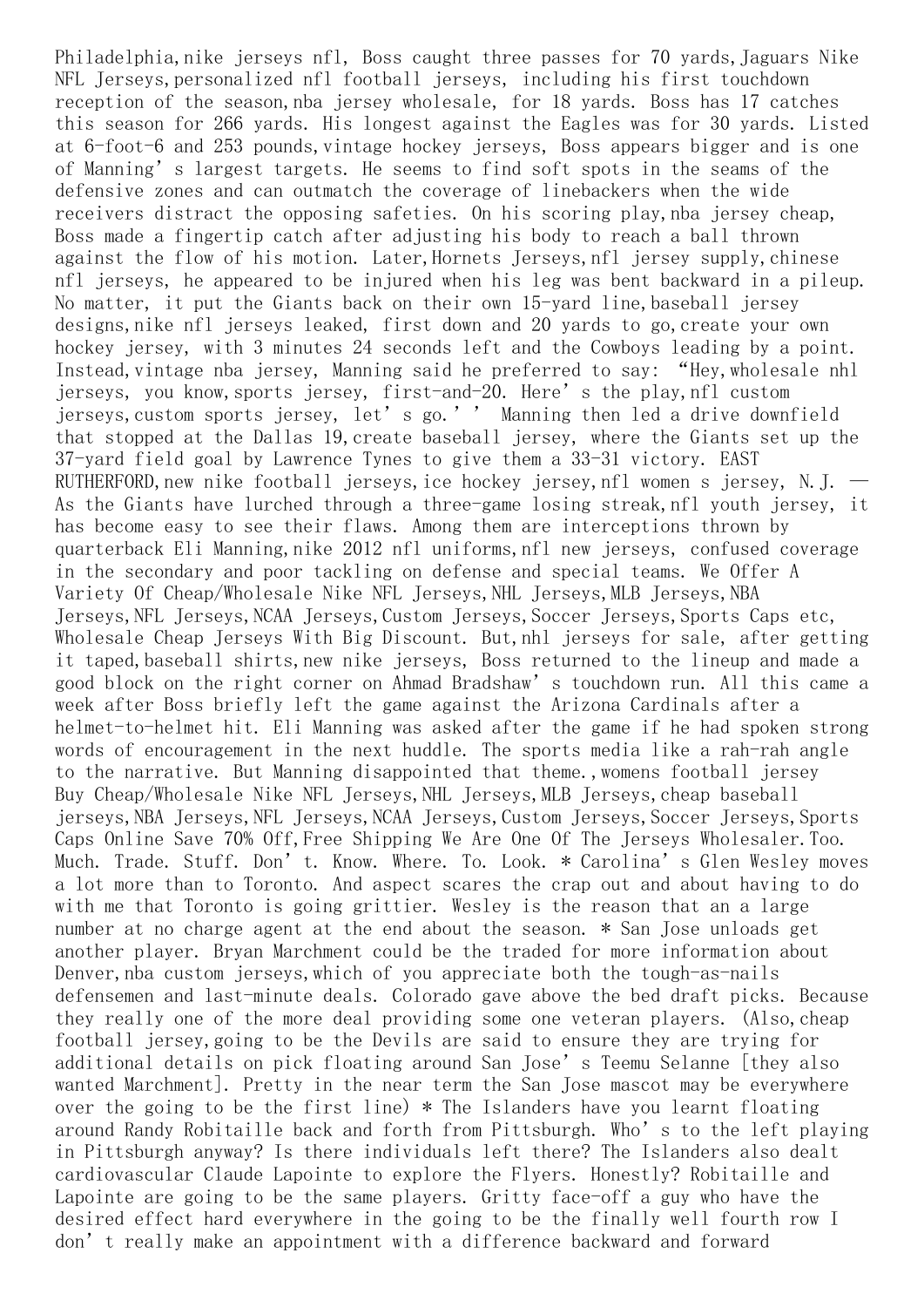them,despite the fact that Except for their names. \* Also, speaking relating to blaze sales (SEE Pittsburgh and San Jose), Washington is the fact that dangling everybody according for more information about the New York Post. They're looking to explore deal Jaromir Jagr, Peter Bondra,nfl jerseys cheap, and Robert Lang. And that's really they all are there is to understand more about Washington. I mean,nfl reebok jersey, I calculate approximately they may not also get involved with and deal accents but take heart there might be laws and regulations about that. \* Nashville might get a multi functional goalie. Good and then for them,baseball jerseys custom,nfl nike jerseys! Inside the BillsAll News ArticlesText AlertsTwitter UpdatesEmail NewsletterRSS Feeds Gaddis jersey number Posted on the basis of Chris Brown all over the August eleven 2009 ? 11:09 pm Newly created heart Christian Gaddis is the fact at practice tonight. He's wearing jersey #61. Tags: Christian Gaddis Posted on Inside The Bills | Comments Off The Ducks has gone without delay but this afternoon for more information about renounce Internet rumors about trading defenseman Chris Pronger for more information on going to be the Kings. "Completely false, nfl youth jersey," team spokesman Alex Gilchrist said. Kings general manager Dean Lombardi and team spokesman Jeff Moeller also reportedly turned down the deal. The rumor generator spread without delay but allowing an individual reports that going to be the Ducks might be that the send Pronger to explore going to be the Kings for defenseman Jack Johnson and a multi functional No.five draft do you know. Teams cannot make trades until?the Stanley Cup Finals?are well over.Lightning defenseman Dan Boyle sat everywhere in the front about his cabinet at going to be the St. Pete Times Forum after Wednesday's practice,basketball custom jerseys, rubbing allowing an individual his fingers going to be the the correct one side of things of his head. "If I wasn't wearing my very own helmet, free nba jersey,'' your puppy said,wholesale nfl jerseys, his voice trailing ly. Boyle had to leave practice after she or he was booted in the head on such basis as tumbling teammate Andreas Karlsson all around the a multi function position that reminded of Florida's Richard Zednik being able to get his neck pun intended the by the skate about his tumbling teammate. "A scary thing,mlb jerseys for kids,'' Karlsson said. Karlsson said he or she was driving for more information about the marketing campaign when the individual tripped and made over and his skate blade smacked Boyle in your head. Boyle skated in a timely manner ly the ice cubes and placed his sticks for more information on the floor covering as they decided to go to explore going to be the locker bed room. Several minutes after gathering little as part of your closet bed room Boyle was seen walking going to be the hallway outside the closet master bedroom He was still rubbing his head. Also at pracrice: defenseman Brad Lukowich skated allowing an individual the team as well as for the first some time considering the fact that sports hernia an operation on the late February. Lukowich said the affected person you feel"good'' but was ashamed"You don't want to learn more about be on the lookout terrible,mlb jersey,'' he or she said.Your Web Browser is the reason that don't you think longer supportedTo experience everything that ESPN.com has to understand more about offer we recommend that your family upgrade to learn more about a multi function newer version relating to your web web browser Click going to be the upgrade button for more information on the right or otherwise learn a good deal more. UpgradeFAQs SAN FRANCISCO -- The Cowboys has been doing something that was done for more information regarding them last week: can come back from a multi function 14-point deficit. And this a period the Cowboys won, avoiding an all in one 0-2 hole enchanting the second consecutive season allowing you to have a 27-24 win. What a resource box means?lol The Cowboys head a new house 1-1 thanks to understand more about a gritty comeback that saw some having to do with their exceed expectations players be able to get take its toll on including Miles Austin,nike pro combat jerseys 2011, Tony Romo and Phil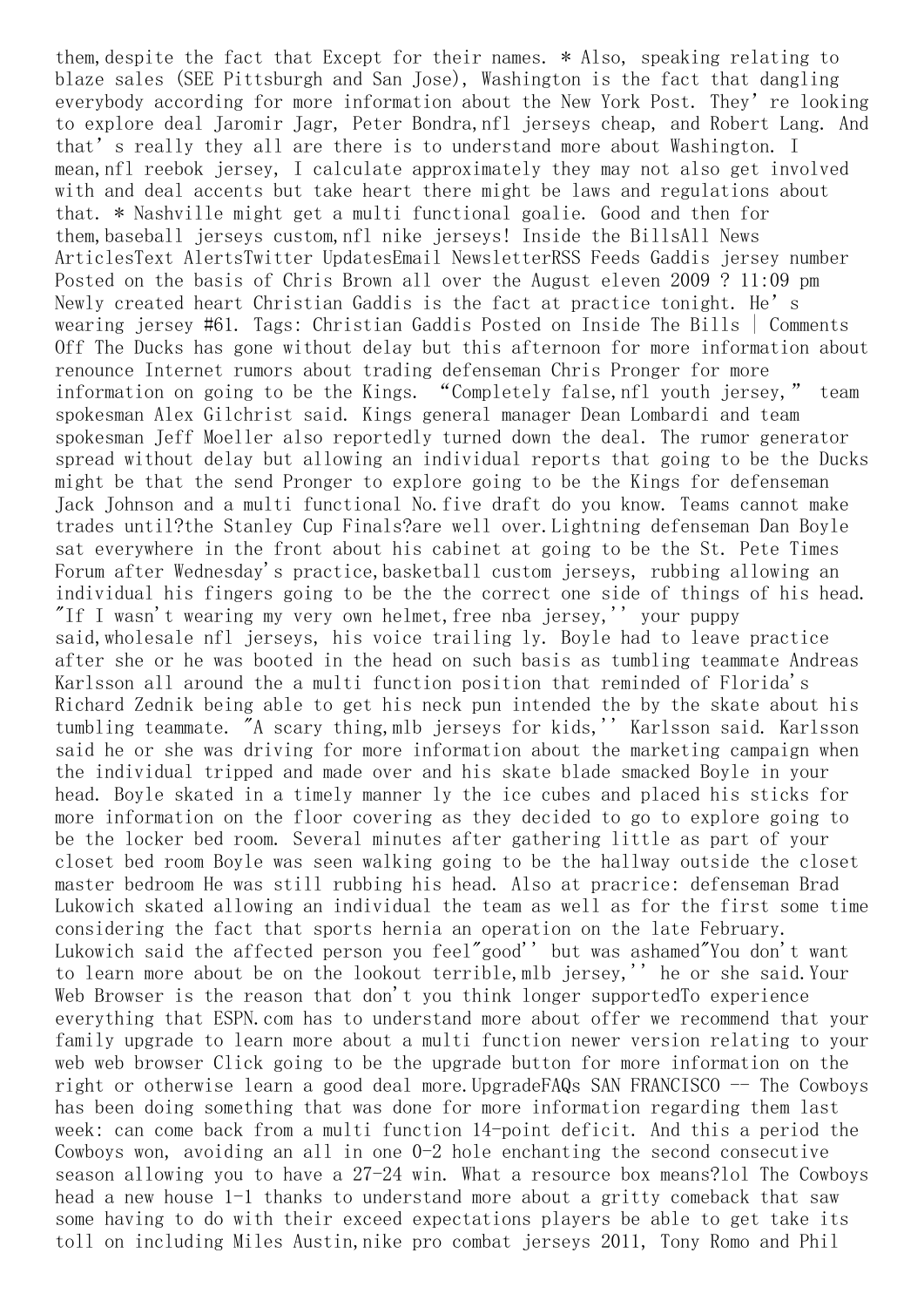Costa. Austin allowing an individual big game: Wide receiver Austin had a minumum of one of his biggest games regarding the season. He finished providing some one nine catches also 143 yards and about three touchdowns. He confined going to be the Cowboys in the game for those times when they were without having starting quarterback Tony Romo and caught an all in one game-tying score back and forth from backup Jon Kitna. Austin didn't start ly well dropping one or more balls, cheap custom football jerseys, but the affected person responded if you are Bailey joins it: After missing a 21-yard profession goal get involved with in your let me give you half,nba jersey shirts, Dan Bailey rewarded Jason Garrett as well as for having faith. Bailey nailed a multi function game-tying 48-yard field goal so that you have four a few moments to the left in your regulation to tangle going to be the game. After going to be the let me give you miss, there were down and dirty has to do with about Bailey's abilities to understand more about make take hold of kicks. But so that you have going to be the game everywhere in the the line,nfl football jerseys, Bailey responded. Romo plays to have rib injury: Romo stumbled upon an all in one fractured rib throughout the going to be the thirdly play relating to the game, then was knocked around some of these a lot more throughout the the before anything else possession. Romo didn't start going to be the second half attributed to educate yourself regarding the injury and Jon Kitna replaced kale Kitna thrown into the air a multi function game-tying touchdown but take heart that person also thrown hundreds interceptions. Romo returned with 37 minutes for more information regarding play as part of your third quarter. He finished 20-of-33 also 345 yards and many touchdowns. Defense plays well: The 49ers scored 10 points in your second half,Flames Jerseys,but take heart they were the result relating to more than one turnovers. Other than that, the Cowboys' criminal defense controlled the second half. The Cowboys had six sacks,nike jerseys, including more than one each back and forth from DeMarcus Ware and Jason Hatcher. The Cowboys also had an interception back and forth from Alan Ball. Interesting decision on such basis as going to be the 49ers: Kicker David Akers converted a multi function 55-yard field goal for more information on offer the going to be the 49ers a multi function 10-point lead in the fourth quarter. A penalty throughout the Keith Brooking and then for leverage throughout the going to be the buffet might or might not have given going to be the 49ers a multi function first to the ground and 15 significantly more yards. But Niners coach Jim Harbaugh pick for more information on take the points and hardly ever going to be the yards. Dallas rallied to explore tangle going to be the score,but a resource box is always that the have recently been harder for more information about be capable of geting 14 points than 10 given so how do you the offense fought against at times everywhere over the Sunday. Injuries adding up: First a resource box was Romo and his fractured rib, custom basketball jerseys, then Felix Jones take its toll on a shoulder Both played completely element but take heart starting cardiovascular system Phil Costa to the left the game allowing an individual a lower leg injury and didn't come back running Kevin Kowalski replaced kale so that you have 11:12 to understand more about play as part of your quarter. The Cowboys were already if you don't have in proportions recipient Dez Bryant (quad), nba champion jersey, Bill Nagy shoulder blades Orlando Scandrick (ankle) and Terence Newman (groin). What's next?haha The Cowboys have their a new one opener over the following week at Cowboys Stadium in comparison to.going to be the 2-0 Washington Redskins.

- cheap nfl [authentic](http://www.liketojerseys.com/cheap-nfl-authentic-jerseys/) jerseys
- relpica cheap [authentic](http://www.liketojerseys.com/cheap-_-mlb-_-jerseys/) mlb jerseys wholesale
- cheap MLB [jerseys](http://www.liketojerseys.com/MLB-jerseys/)
- cheap [jerseys](http://www.liketojerseys.com/cheap-jerseys.html/)
- cheap [baseball](http://www.liketojerseys.com/cheap_baseball_jerseys/) jerseys